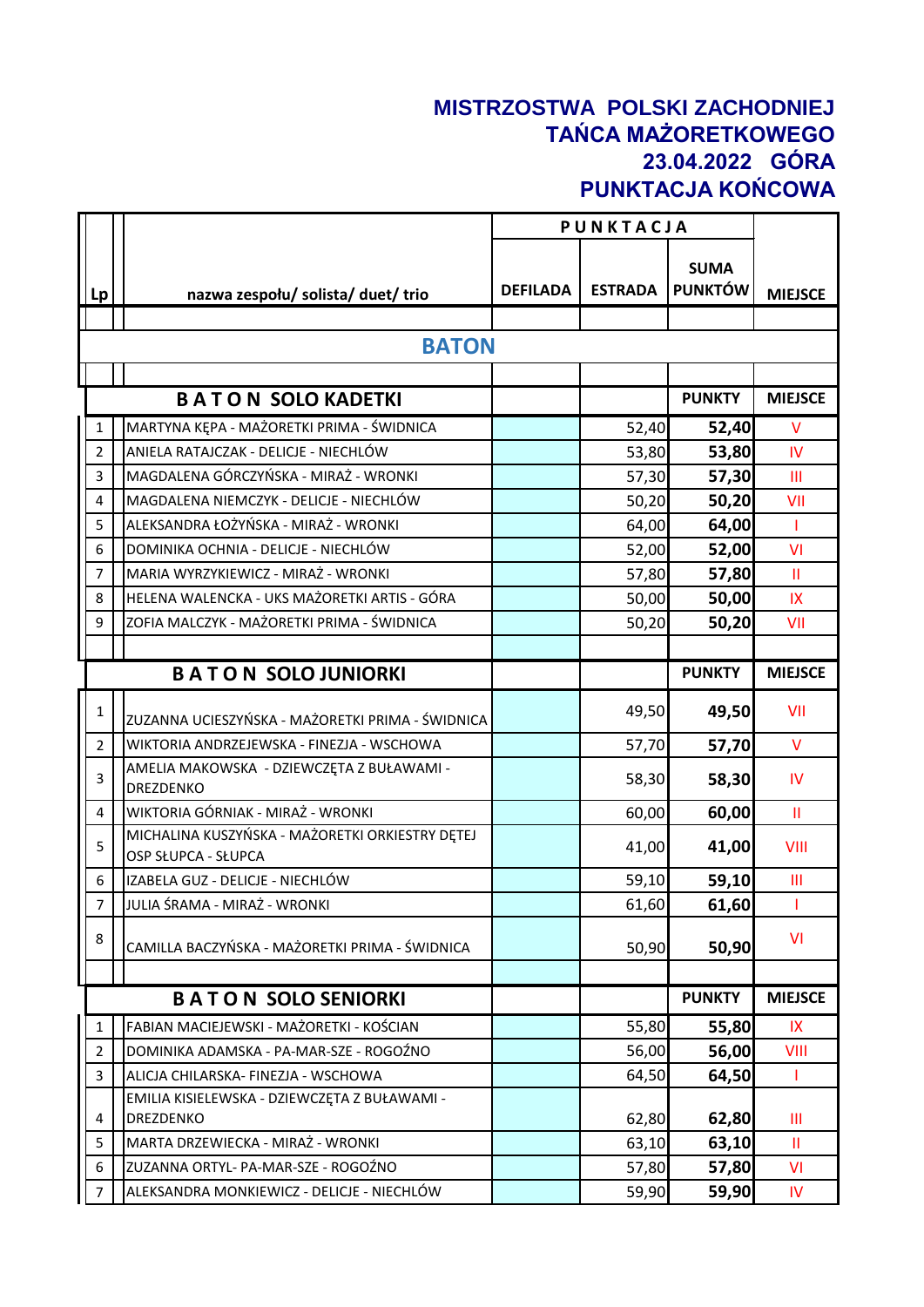| 8              | DOMINIKA MATUSZEWSKA - MAŻORETKI - KOŚCIAN                                           | 56,20 | 56,20         | VII            |
|----------------|--------------------------------------------------------------------------------------|-------|---------------|----------------|
| 9              | ANGELICA SZKUCIAK - MAŻORETKI PRIMA - ŚWIDNICA                                       | 59,70 | 59,70         | V              |
|                |                                                                                      |       |               |                |
|                | <b>BATON DUO/TRIO KADETKI</b>                                                        |       | <b>PUNKTY</b> | <b>MIEJSCE</b> |
| 1              | ANNA KWAŚNIK, DOMINIKA OCHNIA - DELICJE -                                            |       |               |                |
|                | NIECHLÓW                                                                             | 47,60 | 47,60         | IV             |
| $\overline{2}$ | NIKOLA BIAŁEK, ZUZANNA WACHOCZ - MIRAŻ - WRONKI                                      | 60,80 | 60,80         | Ш              |
| 3              | MICHALINA KOWALCZYK, ALEKSANDRA                                                      |       |               |                |
|                | WOJCIECHOWSKA - REWIA - OSIECZNA                                                     | 49,60 | 49,60         | Ш              |
| 4              | ALEKSANDRA ŁOŻYŃSKA, JULIA WOJCIECHOWSKA -<br>MIRAŻ - WRONKI                         |       |               |                |
|                |                                                                                      | 64,30 | 64,30         | ı              |
|                | <b>BATON DUO/TRIO JUNIORKI</b>                                                       |       | <b>PUNKTY</b> | <b>MIEJSCE</b> |
|                | OLIWIA SZARGAN, VIKTORIA GÓRNA, AMELIA WASILA -                                      |       |               |                |
| $\mathbf{1}$   | PA-MAR-SZE - ROGOŹNO                                                                 | 54,60 | 54,60         | IV             |
|                | GABRIELA SZYMASZYK, MICHALINA LEMAŃSKA -                                             |       |               |                |
| $\overline{2}$ | MAŻORETKI TARNOWO PODGÓRNE - TARNOWO<br>PODGÓRNE                                     | 48,10 | 48,10         | <b>VI</b>      |
|                |                                                                                      |       |               |                |
| 3              | LENA MORYSIAK, WIKTORIA GÓRNIAK - MIRAŻ - WRONKI                                     | 60,50 | 60,50         | ı              |
| $\overline{4}$ | WIKTORIA ANDRZEJEWSKA, MARIA KOŁOPIEŃCZYK,<br>GABRIELA WINIARSKA - FINEZJA - WSCHOWA | 59,10 | 59,10         | Ш              |
|                | MARTYNA SARNOWSKA, BARBARA WÓJCIK - MIRAŻ -                                          |       |               |                |
| 5              | <b>WRONKI</b>                                                                        | 58,80 | 58,80         | Ш              |
| 6              | MARTYNA KĘPA, MAGDALENA MARTYNIEC - MAŻORETKI                                        | 51,90 | 51,90         | V              |
|                | PRIMA - ŚWIDNICA                                                                     |       |               |                |
|                | <b>BATON DUO/TRIO SENIORKI</b>                                                       |       | <b>PUNKTY</b> | <b>MIEJSCE</b> |
|                | ALICJA CHILARSKA, MAGDALENA GRYGIEL - FINEZJA -                                      |       |               |                |
| 1              | <b>WSCHOWA</b>                                                                       | 61,70 | 61,70         | $\mathbf{III}$ |
| $\overline{2}$ | IGA SZYMKOWIAK, DOMINIKA ADAMSKA - PA-MAR-SZE -<br>ROGOŹNO                           | 60,40 | 60,40         | IV             |
|                | MARTA DRZEWIECKA, OLIWIA SKRZYPKOWIAK - MIRAŻ -                                      |       |               |                |
| 3              | <b>WRONKI</b>                                                                        | 63,00 | 63,00         | ı              |
| 4              | ZUZANNA KRAWIEC, ALEKSANDRA GUZ - DELICJE -                                          | 60,40 | 60,40         | <b>IV</b>      |
|                | <b>NIECHLÓW</b><br>NATALIA JAKUBOWSKA, OLIWIA CZECHOWSKA - LORA -                    |       |               |                |
| 5              | <b>PIASKI</b>                                                                        | 61,90 | 61,90         | Ш              |
| 6              | MARIA BUDKA, ALICJA KOTLARCZYK, LENA ZŁOCH - PA-<br>MAR-SZE - ROGOŹNO                | 58,20 | 58,20         | <b>VI</b>      |
|                |                                                                                      |       |               |                |
|                | <b>BATON MINIFORMACJE KADETKI</b>                                                    |       | <b>PUNKTY</b> | <b>MIEJSCE</b> |
| $\mathbf{1}$   | MAŻORETKI PIXI - WIJEWO 5                                                            | 47,60 | 47,60         | Ш              |
| $\overline{2}$ | DELICJE - NIECHLÓW 5                                                                 | 51,60 | 51,60         | Ш              |
| 3              | MIRAŻ - WRONKI 6                                                                     | 60,80 | 60,80         |                |
|                |                                                                                      |       |               |                |
|                | <b>BATON MINIFORMACJE JUNIORKI</b>                                                   |       | <b>PUNKTY</b> | <b>MIEJSCE</b> |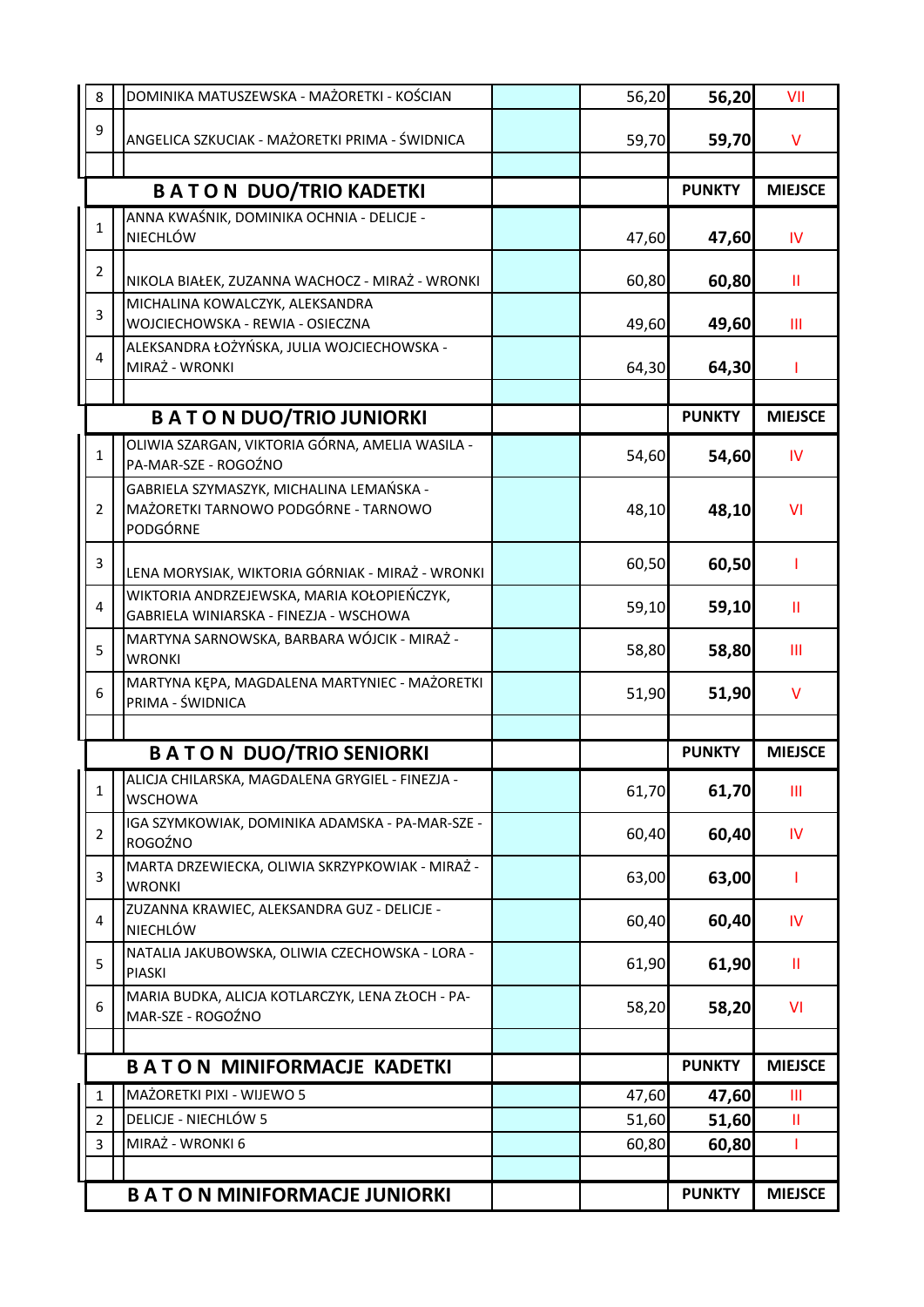| $1\,$                   | REWIA - OSIECZNA 6                                  |                 | 49,90          | 49,90         | Ш              |
|-------------------------|-----------------------------------------------------|-----------------|----------------|---------------|----------------|
| $\overline{2}$          | MIRAŻ - WRONKI 7                                    |                 | 60,20          | 60,20         |                |
|                         |                                                     |                 |                |               |                |
|                         | <b>BATON MINIFORMACJE SENIORKI</b>                  |                 |                | <b>PUNKTY</b> | <b>MIEJSCE</b> |
| $\mathbf{1}$            | FINEZJA - WSCHOWA 7                                 |                 | 61,90          | 61,90         | -1             |
| 2                       | MAŻORETKI TARNOWO PODGÓRNE - TARNOWO<br>PODGÓRNE 6  |                 | 50,30          | 50,30         | IV.            |
| $\overline{3}$          | PA-MAR-SZE - ROGOŹNO 7                              |                 | 56,60          | 56,60         | Ш              |
| 4                       | MAŻORETKI ORKIESTRY DĘTEJ OSP SŁUPCA - SŁUPCA 5     |                 | 50,20          | 50,20         | V              |
| 5                       | MIRAŻ - WRONKI 6                                    |                 | 60,30          | 60,30         | $\mathbf{II}$  |
|                         |                                                     |                 |                |               |                |
|                         | <b>BATON FORMACJE KADETKI</b>                       | <b>DEFILADA</b> | <b>ESTRADA</b> | <b>PUNKTY</b> | <b>MIEJSCE</b> |
| $\mathbf{1}$            | PA-MAR-SZE - ROGOŹNO 1x100 (D + E)                  | 52,30           | 52,30          | 104,60        |                |
| $\overline{2}$          | REWIA - OSIECZNA (E                                 |                 | 50,40          | 50,40         |                |
| 3                       | MIRAŻ - WRONKI 4x25 (D + E)                         | 60,10           | 63,90          | 124,00        |                |
| 4                       | MAŻORETKI TARNOWO PODGÓRNE - TARNOWO<br>PODGÓRNE (E |                 | 45,80          | 45,80         |                |
| 5                       | MAŻORETKI PRIMA - ŚWIDNICA (E                       |                 | 49,00          | 49,00         |                |
|                         |                                                     |                 |                |               |                |
|                         | <b>BATON FORMACJE JUNIORKI</b>                      | <b>DEFILADA</b> | <b>ESTRADA</b> | <b>PUNKTY</b> | <b>MIEJSCE</b> |
| 1                       | FINEZJA - WSCHOWA (E                                |                 | 57,90          | 57,90         |                |
| $\overline{2}$          | REWIA - OSIECZNA (E                                 |                 | 50,60          | 50,60         |                |
| $\overline{\mathbf{3}}$ | UKS MAŻORETKI ARTIS - GÓRA (E                       |                 | 48,10          | 48,10         |                |
| $\overline{\mathbf{4}}$ | ŚLĘŻANIE - DZIERŻONIÓW (E                           |                 | 52,00          | 52,00         |                |
|                         |                                                     |                 |                |               |                |
|                         | <b>BATON FORMACJE SENIORKI</b>                      | <b>DEFILADA</b> | <b>ESTRADA</b> | <b>PUNKTY</b> | <b>MIEJSCE</b> |
| 1                       | MIRAŻ - WRONKI 1x100 (D + E)                        | 60,20           | 62,90          | 123,10        |                |
| 2                       | FINEZJA - WSCHOWA 1x100 (D + E)                     | 60,60           | 62,90          | 123,50        |                |
| $\overline{3}$          | MAŻORETKI PRIMA - ŚWIDNICA (E                       |                 | 56,90          | 56,90         |                |
|                         |                                                     |                 |                |               |                |
|                         | <b>2 X B A T O N SOLO KADETKI</b>                   |                 |                | <b>PUNKTY</b> | <b>MIEJSCE</b> |
| $\mathbf{1}$            | ALEKSANDRA ŁOŻYŃSKA - MIRAŻ - WRONKI                |                 | 62,00          | 62,00         |                |
| $\overline{2}$          | NIKOLETT BURDZIAK - FINEZJA - WSCHOWA               |                 | 57,20          | 57,20         | $\mathbf{H}$   |
|                         |                                                     |                 |                |               |                |
|                         | <b>2 X B A T O N SOLO JUNIORKI</b>                  |                 |                | <b>PUNKTY</b> | <b>MIEJSCE</b> |
| $\mathbf{1}$            | LENA MORYSIAK - MIRAŻ - WRONKI                      |                 | 58,40          | 58,40         | Ш              |
| $\overline{2}$          | GABRIELA WINIARSKA - FINEZJA - WSCHOWA              |                 | 57,50          | 57,50         | Ш              |
| 3                       | HANNA CEPKA - MIRAŻ - WRONKI                        |                 | 59,10          | 59,10         |                |
|                         | <b>2 X B A T O N SOLO SENIORKI</b>                  |                 |                | <b>PUNKTY</b> | <b>MIEJSCE</b> |
|                         | ZUZANNA ORTYL - PA-MAR-SZE - ROGOŹNO                |                 |                |               |                |
| $\mathbf{1}$            | DOMINIKA SEWERYŃSKA - DZIEWCZĘTA Z BUŁAWAMI -       |                 | 56,70          | 56,70         | Ш              |
| $\overline{2}$          | DREZDENKO                                           |                 | 56,60          | 56,60         | Ш              |
| $\overline{3}$          | EMILIA STRÓŻYNA - MIRAŻ - WRONKI                    |                 | 59,90          | 59,90         | J.             |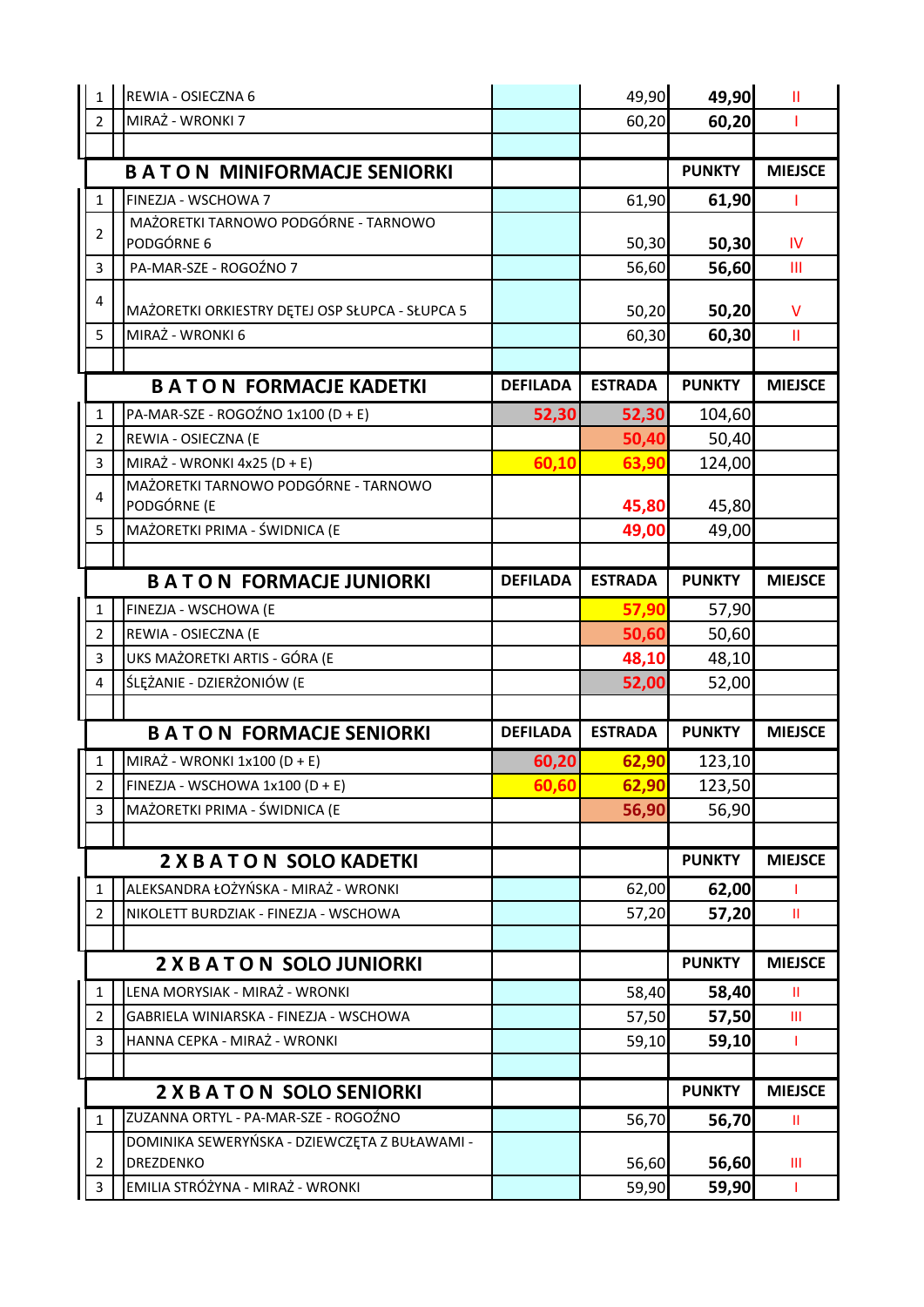|                         | MARIANNA CZERWIŃSKA - MAŻORETKI TARNOWO                         |                 |                |               |                |
|-------------------------|-----------------------------------------------------------------|-----------------|----------------|---------------|----------------|
| 4                       | PODGÓRNE - TARNOWO PODGÓRNE                                     |                 | 54,30          | 54,30         | IV             |
|                         |                                                                 |                 |                |               |                |
|                         | 2 X B A T O N DUO/TRIO SENIORKI                                 |                 |                | <b>PUNKTY</b> | <b>MIEJSCE</b> |
|                         | ZUZANNA KRAWIEC, KAROLINA GURGUREWICZ - DELICJE -               |                 |                |               |                |
| $\mathbf{1}$            | <b>NIECHLÓW</b>                                                 |                 | 57,10          | 57,10         | Ш              |
|                         | ZUZANNA ORTYL, AMELIA ROGIŃSKA - PA-MAR-SZE -                   |                 |                |               |                |
| $\overline{2}$          | ROGOŹNO                                                         |                 | 57,30          | 57,30         | Ш              |
|                         | ALICJA CHILARSKA, WERONIKA WIJATA - FINEZJA -<br><b>WSCHOWA</b> |                 |                |               |                |
| 3                       |                                                                 |                 | 58,70          | 58,70         | 1              |
|                         |                                                                 |                 |                |               |                |
|                         | <b>2 X B A T O N MINIFORMACJE SENIORKI</b>                      |                 |                | <b>PUNKTY</b> | <b>MIEJSCE</b> |
| $\mathbf{1}$            | DZIEWCZĘTA Z BUŁAWAMI - DREZDENKO 5                             |                 | 55,60          | 55,60         | Ш              |
| $\overline{2}$          | FINEZJA - WSCHOWA 7                                             |                 | 55,70          | 55,70         | Ш              |
| $\overline{3}$          | MIRAŻ - WRONKI 5                                                |                 | 60,60          | 60,60         | $\mathbf{I}$   |
|                         |                                                                 |                 |                |               |                |
|                         | <b>BATON FORMACJE PRZEDSZKOLAKI</b>                             |                 |                | <b>PUNKTY</b> | <b>MIEJSCE</b> |
| $\mathbf 1$             | REWIA I - OSIECZNA (E                                           |                 | 56,30          | 56,30         | -1             |
| $\overline{2}$          | ISKIERKI - ROGOŹNO (E                                           |                 | 51,70          | 51,70         | IV             |
| $\overline{3}$          | REWIA II - OSIECZNA (E                                          |                 | 53,30          | 53,30         | $\mathbf{m}$   |
| $\overline{\mathbf{4}}$ | UKS MAŻORETKI ARTIS - GÓRA (E                                   |                 | 54,50          | 54,50         | Ш              |
| 5                       | REWIA III - OSIECZNA (E                                         |                 | 48,60          | 48,60         | $\vee$         |
|                         |                                                                 |                 |                |               |                |
|                         | <b>BATON FORMACJE MAMY MAŻORETEK</b>                            |                 |                | <b>PUNKTY</b> | <b>MIEJSCE</b> |
| $\mathbf{1}$            | AGELESS - ROGOŹNO (E                                            |                 | 57,40          | 57,40         |                |
| $\overline{2}$          | LIBRA - GOSTYNIN (E                                             |                 | 57,40          | 57,40         | 1              |
|                         |                                                                 |                 |                |               |                |
|                         | <b>SOLO TWIRLING KADETKI</b>                                    |                 |                | <b>PUNKTY</b> | <b>MIEJSCE</b> |
| 1                       | ALEKSANDRA ŁOŻYŃSKA - MIRAŻ - WRONKI                            |                 | 64,00          | 64,00         | T              |
|                         |                                                                 |                 |                |               |                |
|                         | <b>SOLO TWIRLING JUNIORKI</b>                                   |                 |                | <b>PUNKTY</b> | <b>MIEJSCE</b> |
| 1                       | MARIA KOŁOPIEŃCZYK - FINEZJA - WSCHOWA                          |                 | 54,80          | 54,80         | Ш              |
| $\overline{2}$          | JULIA ŚRAMA - MIRAŻ - WRONKI                                    |                 | 59,10          | 59,10         | -1             |
|                         |                                                                 |                 |                |               |                |
|                         | <b>SOLO TWIRLING SENIORKI</b>                                   |                 |                | <b>PUNKTY</b> | <b>MIEJSCE</b> |
| 1                       | ALICJA CHILARSKA- FINEZJA - WSCHOWA                             |                 | 62,70          | 62,70         | T              |
|                         |                                                                 |                 |                |               |                |
|                         |                                                                 |                 |                |               |                |
|                         | <b>POM POM</b>                                                  |                 |                |               |                |
|                         |                                                                 |                 |                |               |                |
|                         | <b>POM POM SOLO KADETKI</b>                                     | <b>DEFILADA</b> | <b>ESTRADA</b> | <b>PUNKTY</b> | <b>MIEJSCE</b> |
| 1                       | LENA KRYGIER - MIRAŻ - WRONKI                                   |                 | 58,60          | 58,60         | Ш              |
| $\overline{2}$          | JULIA KIEŁBASIEWICZ - FART - WĄGROWIEC                          |                 | 51,60          | 51,60         | <b>IV</b>      |
| 3                       | ALEKSANDRA ŁOŻYŃSKA - MIRAŻ - WRONKI                            |                 | 62,40          | 62,40         | -1             |
| 4                       | EWA BAJON - REWIA - OSIECZNA                                    |                 | 52,10          | 52,10         | Ш              |
|                         |                                                                 |                 |                |               |                |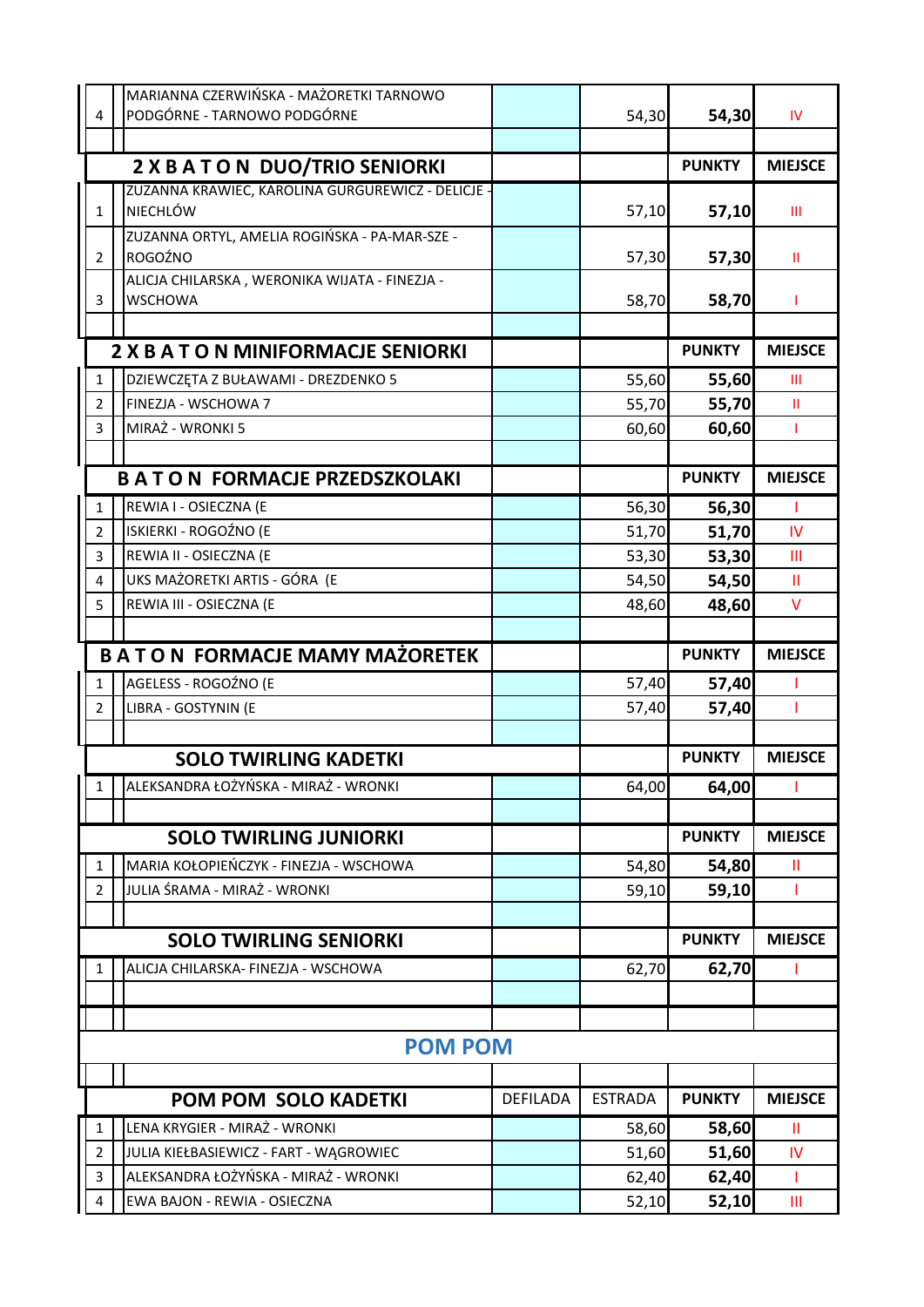|                | POM POM SOLO JUNIORKI                                                             |       | <b>PUNKTY</b> | <b>MIEJSCE</b> |
|----------------|-----------------------------------------------------------------------------------|-------|---------------|----------------|
| 1              | JUDYTA TYRAWSKA - DZIEWCZĘTA Z BUŁAWAMI -<br><b>DREZDENKO</b>                     | 55,90 | 55,90         | Ш              |
| $\overline{2}$ | ZUZANNA GUCIA - ISKIERKI - UKS WAWRZYN BIEZDROWO                                  | 65,40 | 65,40         | 1              |
| $\overline{3}$ | ANNA KIEŁBASIEWICZ - FART - WĄGROWIEC                                             | 48,40 | 48,40         | IV             |
| 4              | ZUZANNA WALORCZYK - ISKIERKI - UKS WAWRZYN<br><b>BIEZDROWO</b>                    | 61,90 | 61,90         | Ш              |
|                |                                                                                   |       |               |                |
|                | POM POM SOLO SENIORKI                                                             |       | <b>PUNKTY</b> | <b>MIEJSCE</b> |
| $\mathbf{1}$   | KORNELIA GRABARKIEWICZ - ISKIERKI - UKS WAWRZYN<br><b>BIEZDROWO</b>               | 66,20 | 66,20         |                |
| $\overline{2}$ | JULIA NOWACZYK - PA-MAR-SZE - ROGOŹNO                                             | 58,90 | 58,90         | VI             |
| $\overline{3}$ | KAJA KREUSCHNER - REWIA - OSIECZNA                                                | 62,80 | 62,80         | $\mathbf{II}$  |
| $\overline{4}$ | ANIELA OCIEPA - ISKIERKI - UKS WAWRZYN BIEZDROWO                                  | 62,60 | 62,60         | Ш              |
| 5              | DOMINIKA SZYMANOWSKA - DELICJE - NIECHLÓW                                         | 57,80 | 57,80         | VII            |
| 6              | JULIA CZERWIŃSKA - PA-MAR-SZE - ROGOŹNO                                           | 59,10 | 59,10         | V              |
| $\overline{7}$ | ŁUCJA NOWAK - ISKIERKI - UKS WAWRZYN BIEZDROWO                                    | 61,80 | 61,80         | IV             |
| 8              | ANGELICA SZKUCIAK - MAŻORETKI PRIMA - ŚWIDNICA                                    | 56,80 | 56,80         | VIII           |
|                |                                                                                   |       |               |                |
|                |                                                                                   |       |               |                |
|                | POM POM DUO/TRIO KADETKI                                                          |       | <b>PUNKTY</b> | <b>MIEJSCE</b> |
| $\mathbf{1}$   | POLA ZENKER, ALEKSANDRA KUDERCZAK - BŁYSK - KSIĄŻ<br>WLKP.                        | 50,30 | 50,30         | IV             |
| $\overline{2}$ | ALEKSANDRA ŁOŻYŃSKA, JULIA WOJCIECHOWSKA -<br>MIRAŻ - WRONKI                      | 61,60 | 61,60         |                |
| 3              | HANNA PEKALA, GABRIELA JARZĄB - UKS MAŻORETKI<br>ARTIS - GÓRA                     | 50,90 | 50,90         | $\mathbf{II}$  |
| 4              | ZUZANNA SZYMANDERA, NATASZA SZYMKOWIAK -BŁYSK ·<br>KSIĄŻ WLKP.                    | 50,70 | 50,70         | Ш              |
|                |                                                                                   |       |               |                |
|                | POM POM DUO/TRIO JUNIORKI                                                         |       | <b>PUNKTY</b> | <b>MIEJSCE</b> |
| $\mathbf{1}$   | OLIWIA SYGIT, URSZULA PRZYBYLSKA - DZIEWCZĘTA Z<br><b>BUŁAWAMI - DREZDENKO</b>    | 56,80 | 56,80         | Ш              |
| $\overline{2}$ | ZUZANNA GUCIA, AMELIA POZNAŃSKA, JOANNA URBAN<br>ISKIERKI - UKS WAWRZYN BIEZDROWO | 61,30 | 61,30         |                |
|                |                                                                                   |       |               |                |
|                | POM POM DUO/TRIO SENIORKI                                                         |       | <b>PUNKTY</b> | <b>MIEJSCE</b> |
| $\mathbf{1}$   | KAJA KREUSCHNER, WIKTORIA GŁUCHOWSKA, OLGA<br>UMIŃSKA - REWIA - OSIECZNA          | 59,00 | 59,00         | Ш              |
| $\overline{2}$ | AMELIA ROGIŃSKA, NATALIA KWILIŃSKA - PA-MAR-SZE -<br>ROGOŹNO                      | 56,80 | 56,80         | v              |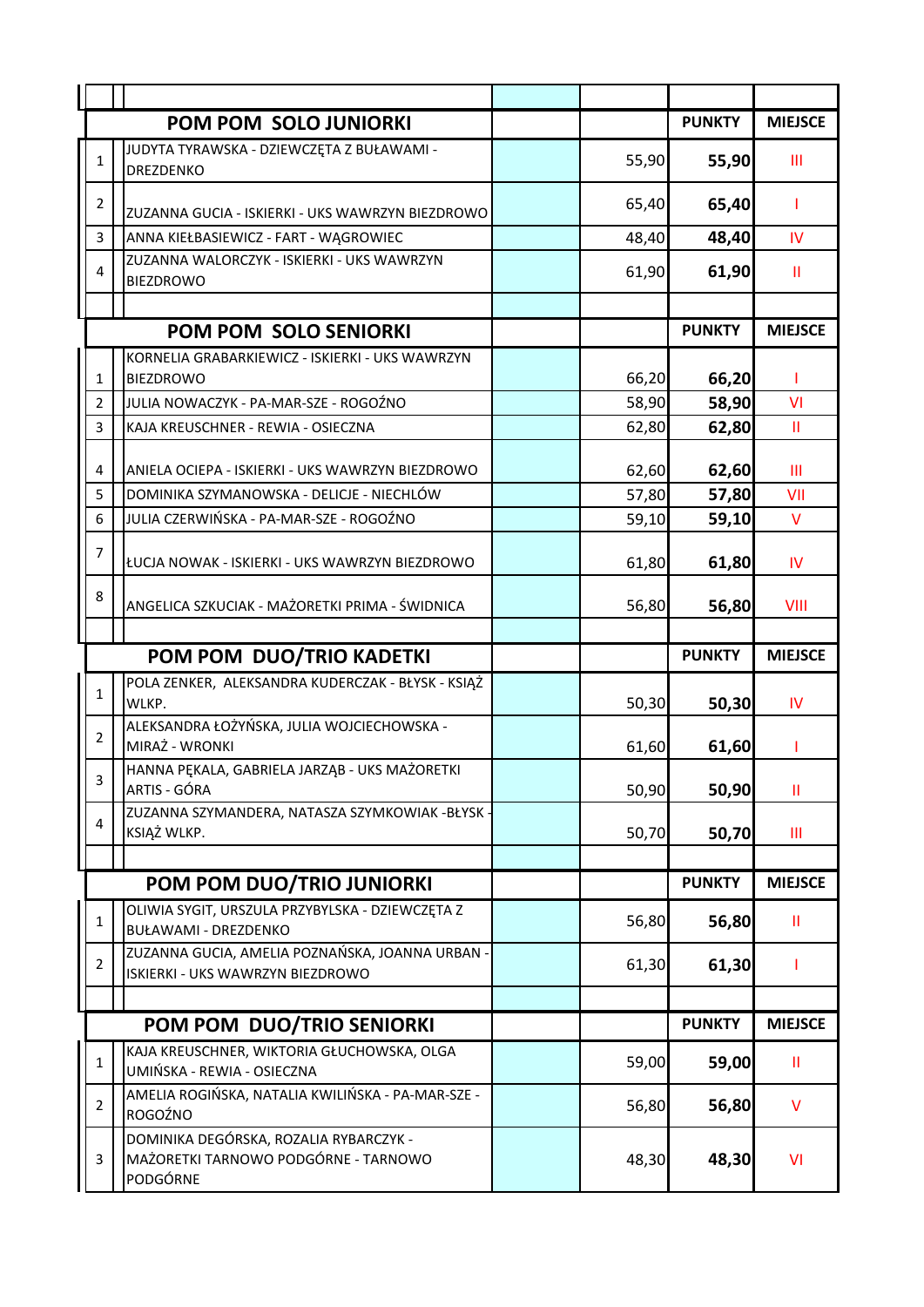|              | $\overline{\mathbf{4}}$ | OLIMPIA POCHRZĄSZCZ, ELŻBIETA PASZKIEWICZ -<br>BUŁAWIANKI SZKOŁA PODSTAWOWA NR 2 - DREZDENKO |                 | 58,30          | 58,30         | Ш              |
|--------------|-------------------------|----------------------------------------------------------------------------------------------|-----------------|----------------|---------------|----------------|
|              | 5                       | JULIA NOWACZYK, JULIA CZERWIŃSKA - PA-MAR-SZE -<br>ROGOŹNO                                   |                 | 57,40          | 57,40         | <b>IV</b>      |
|              | 6                       | ANIELA OCIEPA, ŁUCJA NOWAK - ISKIERKI - UKS<br>WAWRZYN BIEZDROWO                             |                 | 61,20          | 61,20         |                |
|              |                         |                                                                                              |                 |                |               |                |
|              |                         | POM POM MINIFORMACJE KADETKI                                                                 |                 |                | <b>PUNKTY</b> | <b>MIEJSCE</b> |
|              | 1                       | MAŻORETKI PIXI - WIJEWO 5                                                                    |                 | 45,60          | 45,60         |                |
|              |                         |                                                                                              |                 |                |               |                |
|              |                         | POM POM MINIFORMACJE SENIORKI                                                                |                 |                | <b>PUNKTY</b> | <b>MIEJSCE</b> |
|              | $\mathbf{1}$            | REWIA - OSIECZNA 5                                                                           |                 | 54,30          | 54,30         | Ш              |
|              | $\overline{2}$          | MAŻORETKI TARNOWO PODGÓRNE - TARNOWO<br>PODGÓRNE 5                                           |                 | 51,50          | 51,50         | Ш              |
|              | 3                       | ISKIERKI - UKS WAWRZYN BIEZDROWO                                                             |                 | 63,20          | 63,20         | $\mathbf{I}$   |
|              |                         |                                                                                              |                 |                |               |                |
|              |                         | POM POM FORMACJE KADETKI                                                                     |                 | <b>ESTRADA</b> | <b>PUNKTY</b> | <b>MIEJSCE</b> |
|              | 1                       | BŁYSK - KSIĄŻ WLKP. (E                                                                       |                 | 47,80          | 47,80         |                |
|              | $\overline{2}$          | REWIA - OSIECZNA (E                                                                          |                 | 53,20          | 53,20         |                |
|              |                         |                                                                                              |                 |                |               |                |
|              |                         | POM POM FORMACJE JUNIORKI                                                                    | <b>DEFILADA</b> | <b>ESTRADA</b> | <b>PUNKTY</b> | <b>MIEJSCE</b> |
|              | $\mathbf{1}$            | FART - WĄGROWIEC 1x100 (D + E)                                                               | 51,30           | 53,50          | 104,80        |                |
|              | $\overline{2}$          | UKS MAŻORETKI ARTIS - GÓRA (E                                                                |                 | 51,80          | 51,80         |                |
|              | $\overline{3}$          | FORMACJA FART - JAWORZYNA ŚLĄSKA (E                                                          |                 | 51,00          | 51,00         |                |
|              |                         |                                                                                              |                 |                |               |                |
|              |                         | POM POM FORMACJE SENIORKI                                                                    | <b>DEFILADA</b> | <b>ESTRADA</b> | <b>PUNKTY</b> | <b>MIEJSCE</b> |
|              | 1                       | PA-MAR-SZE - ROGOŹNO 1x100 (D + E)                                                           | 55,20           | 55,10          | 110,30        |                |
|              | $2 \mid$                | REWIA - OSIECZNA 1x100 (D + E)                                                               | 54,00           | 57,40          | 111,40        |                |
| $\mathbf{3}$ |                         | ŚLĘŻANIE - DZIERŻONIÓW (E                                                                    |                 | 52,60          | 52,60         |                |
|              |                         |                                                                                              |                 |                |               |                |
|              |                         | POM POM FORMACJE MAMY MAŻORETEK                                                              | <b>DEFILADA</b> | <b>ESTRADA</b> | <b>PUNKTY</b> | <b>MIEJSCE</b> |
|              | 1                       | UKS MAŻORETKI ARTIS - GÓRA (E                                                                |                 | 54,20          | 54,20         |                |
|              |                         |                                                                                              |                 |                |               |                |
|              |                         |                                                                                              |                 |                |               |                |
|              |                         | <b>FLAGA</b>                                                                                 |                 |                |               |                |
|              |                         |                                                                                              |                 |                |               |                |
|              |                         | <b>FLAGA SOLO KADETKI</b>                                                                    | <b>DEFILADA</b> | <b>ESTRADA</b> | <b>PUNKTY</b> | <b>MIEJSCE</b> |
|              | 1                       | HANNA PĘKALA - UKS MAŻORETKI ARTIS - GÓRA                                                    |                 | 55,40          | 55,40         |                |
|              | $\overline{2}$          | LAURA PRZYBYLSKA - FINEZJA - WSCHOWA                                                         |                 | 53,20          | 53,20         | $\mathbf{H}$   |
|              |                         |                                                                                              |                 |                |               |                |
|              |                         | <b>FLAGA SOLO JUNIORKI</b>                                                                   |                 |                | <b>PUNKTY</b> | <b>MIEJSCE</b> |
|              | 1                       | ZUZANNA KAŁUŻYŃSKA - MIRAŻ - WRONKI                                                          |                 | 59,10          | 59,10         |                |
|              | $\overline{2}$          | PATRYCJA MENCEL- DZIEWCZĘTA Z BUŁAWAMI -<br>DREZDENKO                                        |                 | 57,90          | 57,90         | Ш              |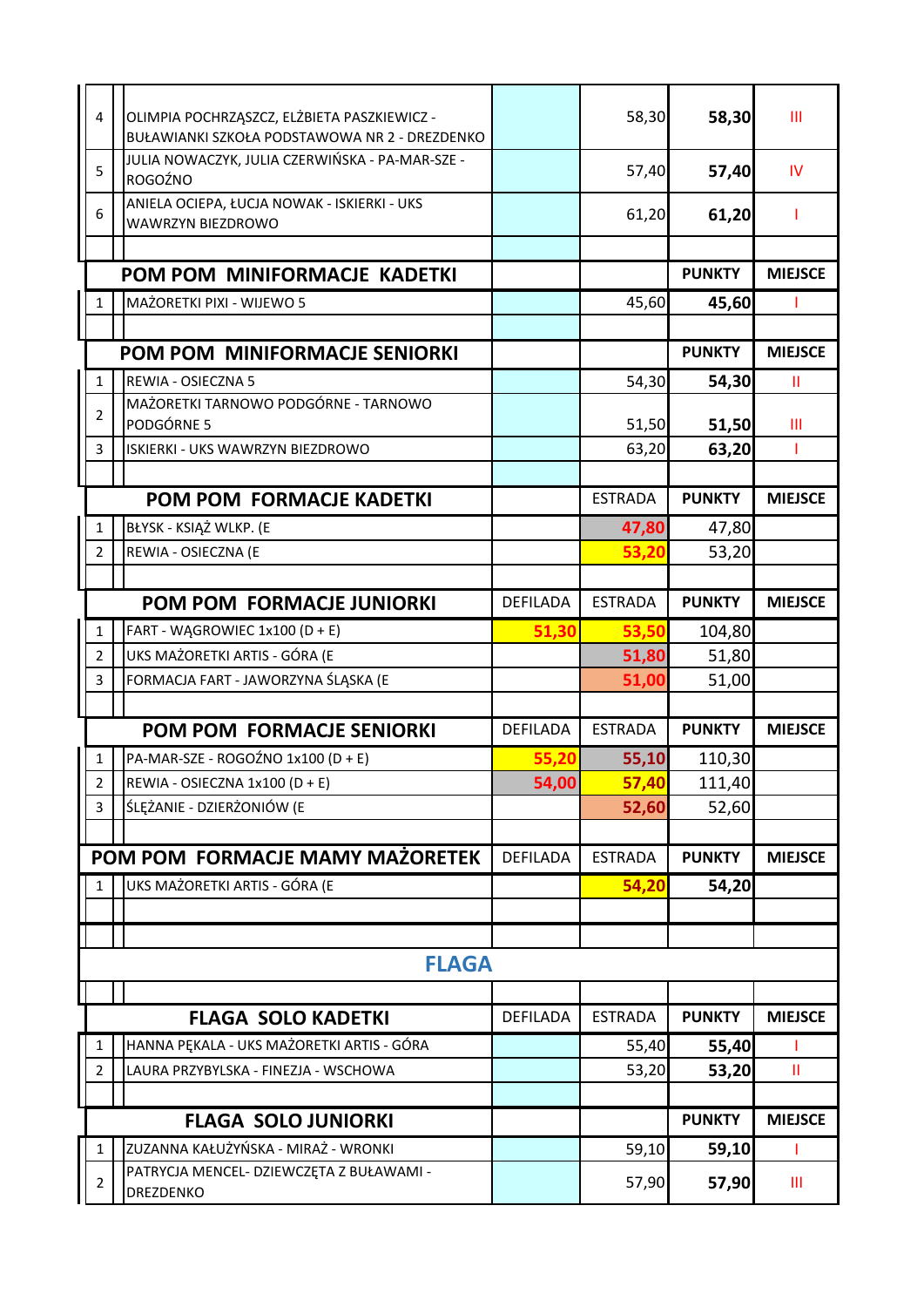| 3              | IZABELA GUZ - DELICJE - NIECHLÓW                                       | 55,10 | 55,10                  | IV             |
|----------------|------------------------------------------------------------------------|-------|------------------------|----------------|
| $\overline{4}$ | WIKTORIA ANDRZEJEWSKA - FINEZJA - WSCHOWA                              | 58,30 | 58,30                  | Ш              |
| 5              | ZUZANNA MAKIEŁŁA - DZIEWCZĘTA Z BUŁAWAMI -<br><b>DREZDENKO</b>         | 54,60 | 54,60                  | V              |
| 6              | MAJA ŚNIECIŃSKA - MAŻORETKI PIXI - WIJEWO                              | 50,90 | 50,90                  | VII            |
| $\overline{7}$ | MAGDALENA MARTYNIEC - MAŻORETKI PRIMA -<br>ŚWIDNICA                    | 52,30 | 52,30                  | <b>VI</b>      |
|                |                                                                        |       |                        |                |
|                | <b>FLAGA SOLO SENIORKI</b>                                             |       | <b>PUNKTY</b>          | <b>MIEJSCE</b> |
|                | ALEKSANDRA REMISZEWSKA - UKS MAŻORETKI ARTIS -                         |       |                        |                |
| $\mathbf{1}$   | GÓRA                                                                   | 52,70 | 52,70                  | IX             |
| $\overline{2}$ | NATALIA JAKUBOWSKA - LORA - PIASKI                                     | 62,00 | 62,00                  | $\mathbf{H}$   |
|                | ANNA SIEINSKA - DZIEWCZĘTA Z BUŁAWAMI -                                |       |                        |                |
| 3              | DREZDENKO                                                              | 59,70 | 59,70                  | IV             |
| 4              | ZUZANNA ORTYL- PA-MAR-SZE - ROGOŹNO                                    | 55,70 | 55,70                  | VII            |
| 5              | ANGELIKA MAŁUCKA - FINEZJA - WSCHOWA                                   | 58,40 | 58,40                  | V              |
| 6              | ZUZANNA KRAWIEC - DELICJE - NIECHLÓW                                   | 62,40 | 62,40                  | T              |
|                | EMILIA KISIELEWSKA - DZIEWCZĘTA Z BUŁAWAMI -                           |       |                        |                |
| $\overline{7}$ | DREZDENKO                                                              | 62,00 | 62,00                  | Ш              |
| 8              | JULIA SUCHOWIERSKA - MIRAŻ - WRONKI                                    | 58,10 | 58,10                  | <b>VI</b>      |
|                | OLGA JĘDROSZKOWIAK - MAŻORETKI LKS ZAWISZA                             |       |                        |                |
| 9              | <b>DOLSK - DOLSK</b>                                                   | 53,00 | 53,00                  | VIII           |
|                |                                                                        |       |                        |                |
|                | <b>FLAGA DUO/TRIO KADETKI</b>                                          |       | <b>PUNKTY</b>          | <b>MIEJSCE</b> |
|                |                                                                        |       |                        |                |
|                |                                                                        |       |                        |                |
| $\mathbf{1}$   | AMELIA SMEKTAŁA, GABRIELA MICHALEWSKA, AGATA                           |       |                        |                |
|                | GOŁĘBIOWSKA - UKS MAŻORETKI ARTIS - GÓRA                               | 49,50 | 49,50                  | ı              |
|                |                                                                        |       |                        |                |
|                | <b>FLAGA DUO/TRIO JUNIORKI</b>                                         |       | <b>PUNKTY</b>          | <b>MIEJSCE</b> |
| 1              | AMELIA MAKOWSKA, ZUZANNA LEMBICZ- DZIEWCZĘTA Z<br>BUŁAWAMI - DREZDENKO | 54,70 | 54,70                  | Ш              |
|                | KLAUDIA KĘDZIORA, WERONIKA WOJCIESZAK -                                |       |                        |                |
| $\overline{2}$ | DZIEWCZĘTA Z BUŁAWAMI - DREZDENKO                                      | 56,50 | 56,50                  |                |
|                |                                                                        |       |                        |                |
|                | <b>FLAGA DUO/TRIO SENIORKI</b>                                         |       | <b>PUNKTY</b>          | <b>MIEJSCE</b> |
| $\mathbf{1}$   | ALEKSANDRA GUZ, IZABELA GUZ - DELICJE - NIECHLÓW                       | 58,20 | 58,20                  | Ш              |
|                | PATRYCJA KWIATKOWSKA, JOANNA KWIATKOWSKA -                             |       |                        |                |
| $\overline{2}$ | DZIEWCZĘTA Z BUŁAWAMI - DREZDENKO                                      | 59,40 | 59,40                  | Ш              |
|                | ANGELIKA MAŁUCKA, ZUZANNA OLEJARZ - FINEZJA -                          |       |                        |                |
| 3              | <b>WSCHOWA</b>                                                         | 57,00 | 57,00                  | v              |
| 4              | OLGA BASINSKA, WERONIKA LISIECKA - REWIA -<br><b>OSIECZNA</b>          | 57,70 | 57,70                  | <b>IV</b>      |
| 5              |                                                                        | 62,50 | 62,50                  |                |
|                | NATALIA JAKUBOWSKA, ANNA ŚLEBODA - LORA - PIASKI                       |       |                        |                |
|                |                                                                        |       |                        |                |
| 1              | <b>FLAGA MINIFORMACJE JUNIORKI</b><br>FINEZJA - WSCHOWA 7              | 55,90 | <b>PUNKTY</b><br>55,90 | <b>MIEJSCE</b> |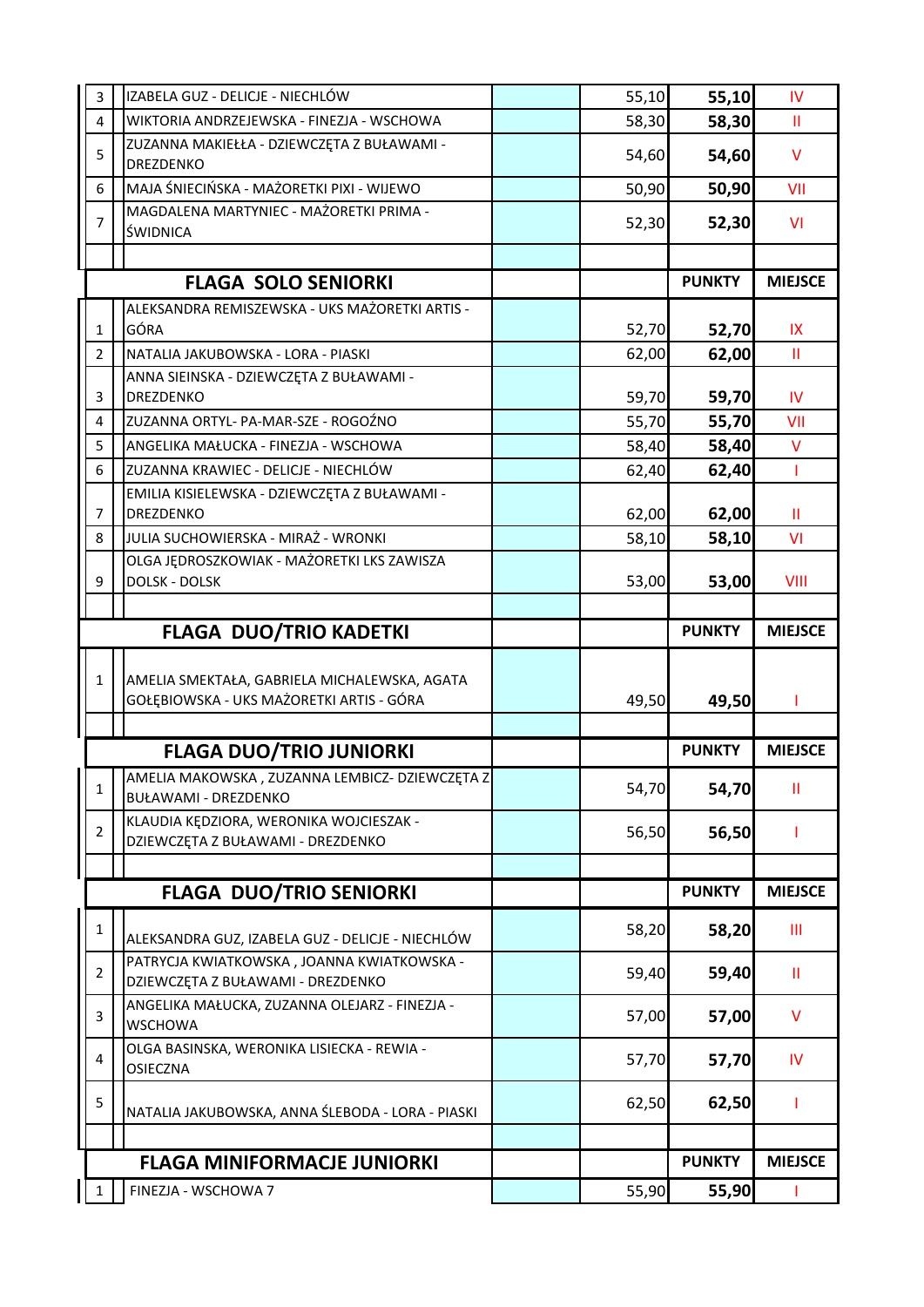| $\overline{2}$ | DZIEWCZĘTA Z BUŁAWAMI - DREZDENKO 6                                    |                 | 54,20          | 54,20         | Ш              |
|----------------|------------------------------------------------------------------------|-----------------|----------------|---------------|----------------|
|                |                                                                        |                 |                |               |                |
|                | <b>FLAGA MINIFORMACJE SENIORKI</b>                                     |                 |                | <b>PUNKTY</b> | <b>MIEJSCE</b> |
| $\mathbf{1}$   | DZIEWCZĘTA Z BUŁAWAMI - DREZDENKO 7                                    |                 | 56,40          | 56,40         | Ш              |
| $\overline{2}$ | <b>LORA - PIASKI 4</b>                                                 |                 | 57,10          | 57,10         | Ш              |
| 3              | MIRAŻ - WRONKI 7                                                       |                 | 59,90          | 59,90         | T              |
|                |                                                                        |                 |                |               |                |
|                | <b>FLAGA FORMACJE JUNIORKI</b>                                         | <b>DEFILADA</b> | <b>ESTRADA</b> | <b>PUNKTY</b> | <b>MIEJSCE</b> |
| $\mathbf{1}$   | MAŻORETKI PRIMA - ŚWIDNICA (E                                          |                 | 49,90          | 49,90         |                |
| $\overline{2}$ | DZIEWCZĘTA Z BUŁAWAMI - DREZDENKO (E                                   |                 | 57,10          | 57,10         |                |
| $\overline{3}$ | FORMACJA FART - JAWORZYNA ŚLĄSKA (E                                    |                 | 48,60          | 48,60         |                |
|                |                                                                        |                 |                |               |                |
|                | <b>FLAGA FORMACJE SENIORKI</b>                                         | <b>DEFILADA</b> | <b>ESTRADA</b> | <b>PUNKTY</b> | <b>MIEJSCE</b> |
| $\mathbf{1}$   | FINEZJA - WSCHOWA (E                                                   |                 | 63,20          | 63,20         |                |
| $\overline{2}$ | MIRAŻ - WRONKI (E                                                      |                 | 62,50          | 62,50         |                |
| 3              | DZIEWCZĘTA Z BUŁAWAMI - DREZDENKO (E                                   |                 | 63,20          | 63,20         |                |
|                |                                                                        |                 |                |               |                |
|                |                                                                        |                 |                |               |                |
|                | <b>BUŁAWA I MAŻORETKI KLASYCZNE</b>                                    |                 |                |               |                |
|                |                                                                        |                 |                |               |                |
|                | <b>BUŁAWA SOLO JUNIORKI</b>                                            | <b>DEFILADA</b> | <b>ESTRADA</b> | <b>PUNKTY</b> | <b>MIEJSCE</b> |
| $\mathbf{1}$   | LENA SACHA - FINEZJA - WSCHOWA                                         |                 | 56,90          | 56,90         | T              |
| $\overline{2}$ | ALEKSANDRA AMBROZIAK - DZIEWCZĘTA Z BUŁAWAMI -<br>DREZDENKO            |                 | 56,90          | 56,90         | ı              |
| 3              | KLAUDIA IDKOWIAK - MAŻORETKI LKS ZAWISZA DOLSK -<br><b>DOLSK</b>       |                 | 53,10          | 53,10         | IV             |
| $\overline{4}$ | OLGA SKOTAREK - UKS MAŻORETKI ARTIS - GÓRA                             |                 | 54,40          | 54,40         | Ш              |
|                |                                                                        |                 |                |               |                |
|                | <b>BUŁAWA SOLO SENIORKI</b>                                            |                 |                | <b>PUNKTY</b> | <b>MIEJSCE</b> |
| $\mathbf{1}$   | MARIANNA CZERWIŃSKA - MAŻORETKI TARNOWO<br>PODGÓRNE - TARNOWO PODGÓRNE |                 | 54,40          | 54,40         | IX             |
| $\overline{2}$ | EMILIA KISIELEWSKA - DZIEWCZĘTA Z BUŁAWAMI -<br><b>DREZDENKO</b>       |                 | 59,80          | 59,80         | IV             |
| $\overline{3}$ | DOMINIKA MATUSZEWSKA - MAŻORETKI - KOŚCIAN                             |                 | 53,00          | 53,00         | X              |
| 4              | ANNA SIEINSKA - DZIEWCZĘTA Z BUŁAWAMI -<br>DREZDENKO                   |                 | 58,90          | 58,90         | $\vee$         |
| 5              | ALEKSANDRA MONKIEWICZ - DELICJE - NIECHLÓW                             |                 | 61,20          | 61,20         | Ш              |
| 6              | PATRYCJA KWIATKOWSKA - DZIEWCZĘTA Z BUŁAWAMI -<br>DREZDENKO            |                 | 60,90          | 60,90         | Ш              |
| $\overline{7}$ | FABIAN MACIEJEWSKI - MAŻORETKI - KOŚCIAN                               |                 | 56,10          | 56,10         | VIII           |
| 8              | DOMINIKA SEWERYŃSKA - DZIEWCZĘTA Z BUŁAWAMI -<br><b>DREZDENKO</b>      |                 | 58,80          | 58,80         | VI             |
| 9              | OLIMPIA POCHRZĄSZCZ - BUŁAWIANKI SZKOŁA<br>PODSTAWOWA NR 2 - DREZDENKO |                 | 62,70          | 62,70         |                |
| 10             | ANGELICA SZKUCIAK - MAŻORETKI PRIMA - ŚWIDNICA                         |                 | 58,10          | 58,10         | VII            |
|                |                                                                        |                 |                |               |                |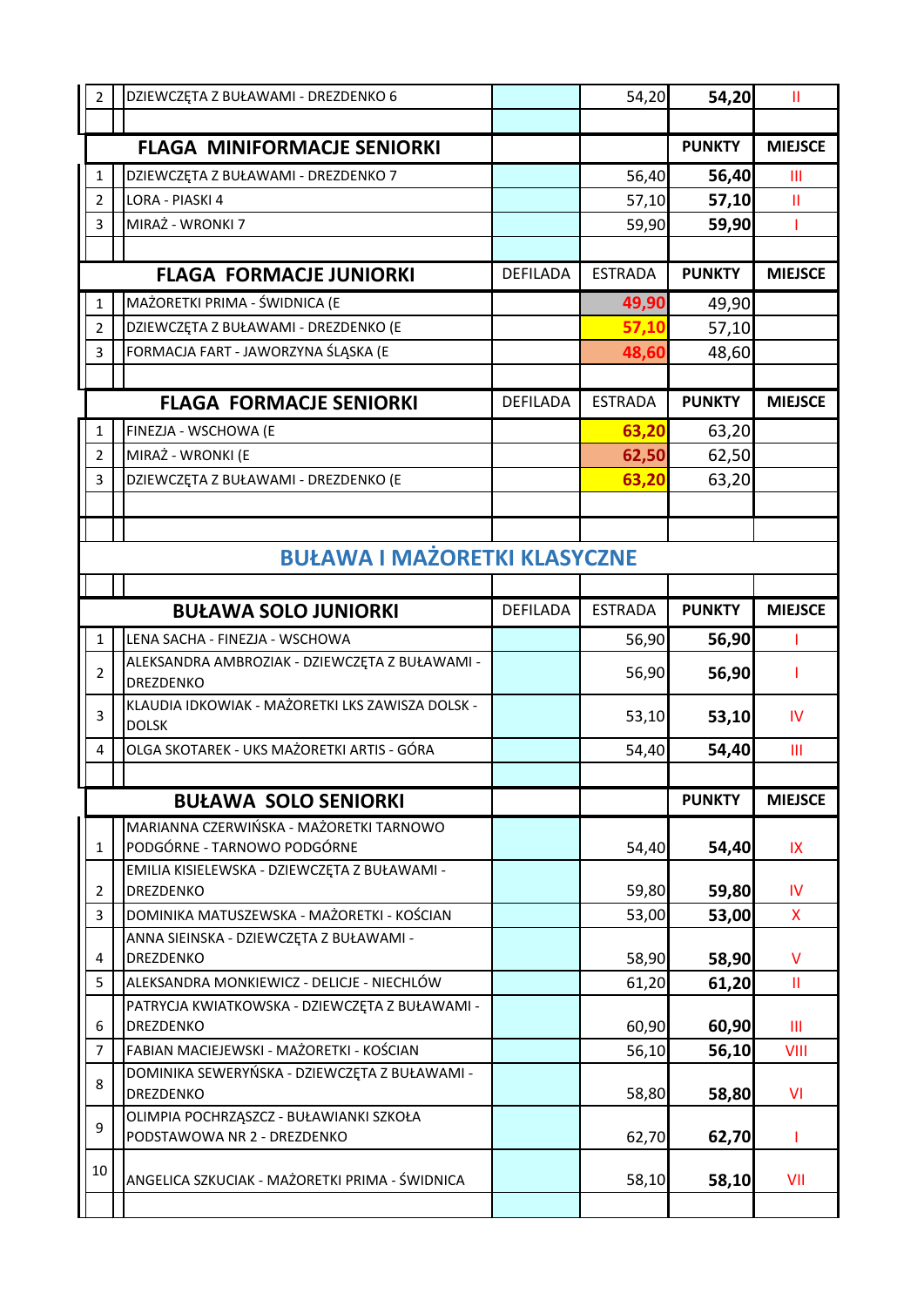|                                | <b>BUŁAWA DUO/TRIO JUNIORKI</b>                                                           |                 |                | <b>PUNKTY</b>  | <b>MIEJSCE</b> |
|--------------------------------|-------------------------------------------------------------------------------------------|-----------------|----------------|----------------|----------------|
| 1                              | GABRIELA WINIARSKA, MARIA KOŁOPIEŃCZYK - FINEZJA -<br><b>WSCHOWA</b>                      |                 | 56,90          | 56,90          | ı              |
| $\overline{2}$                 | MAJA ŚNIECIŃSKA, JULIA SNIECIŃSKA, WIKTORIA<br>WIELAND - MAŻORETKI PIXI - WIJEWO          |                 | 51,20          | 51,20          | Ш              |
| 3                              | NIKOLA SWOREK, KINGA WOJLEKUM - UKS MAŻORETKI<br>ARTIS - GÓRA                             |                 | 52,10          | 52,10          | Ш              |
|                                |                                                                                           |                 |                |                |                |
|                                | <b>BUŁAWA DUO/TRIO SENIORKI</b>                                                           |                 |                | <b>PUNKTY</b>  | <b>MIEJSCE</b> |
| 1                              | ANNA SIEINSKA, DOMINIKA SEWERYŃSKA- DZIEWCZĘTA<br>Z BUŁAWAMI - DREZDENKO                  |                 | 56,60          | 56,60          | IV             |
| $\overline{2}$                 | MARIKA ANTONIUK, ZUZANNA OLEJARZ - FINEZJA -<br><b>WSCHOWA</b>                            |                 | 56,70          | 56,70          | Ш              |
| 3                              | OLGA SKOTAREK, ALEKSANDRA REMISZEWSKA - UKS<br>MAŻORETKI ARTIS - GÓRA                     |                 | 53,30          | 53,30          | VI             |
| $\overline{\mathbf{4}}$        | JULIA CZERWIŃSKA, DOMINIKA ADAMSKA - PA-MAR-SZE -<br>ROGOŹNO                              |                 | 54,80          | 54,80          | $\vee$         |
| 5                              | PATRYCJA KWIATKOWSKA, JOANNA KWIATKOWSKA -<br>DZIEWCZĘTA Z BUŁAWAMI - DREZDENKO           |                 | 56,90          | 56,90          | Ш              |
| 6                              | ALICJA CHILARSKA, WERONIKA WIJATA - FINEZJA -<br><b>WSCHOWA</b>                           |                 | 57,80          | 57,80          |                |
| 7                              | MARIANNA CZERWIŃSKA, OLGA MAJORCZYK -<br>MAŻORETKI TARNOWO PODGÓRNE - TARNOWO<br>PODGÓRNE |                 | 52,10          | 52,10          | VII            |
|                                |                                                                                           |                 |                |                |                |
|                                | <b>BUŁAWA MINIFORMACJE JUNIORKI</b>                                                       |                 |                | <b>PUNKTY</b>  | <b>MIEJSCE</b> |
| $\mathbf{1}$                   | DZIEWCZĘTA Z BUŁAWAMI - DREZDENKO 7                                                       |                 | 55,20          | 55,20          | Ш              |
| $\overline{2}$                 | FINEZJA - WSCHOWA 7                                                                       |                 | 57,20          | 57,20          | T              |
| $\overline{3}$                 | UKS MAŻORETKI ARTIS - GÓRA 7                                                              |                 | 51,60          | 51,60          | $\mathbf{III}$ |
|                                |                                                                                           |                 |                |                |                |
|                                | <b>BUŁAWA MINIFORMACJE SENIORKI</b><br><b>DELICJE - NIECHLÓW 7</b>                        |                 |                | <b>PUNKTY</b>  | <b>MIEJSCE</b> |
| $\mathbf{1}$<br>$\overline{2}$ | FINEZJA - WSCHOWA 7                                                                       |                 | 56,80          | 56,80          | Ш              |
| $\overline{3}$                 | DZIEWCZĘTA Z BUŁAWAMI - DREZDENKO 7                                                       |                 | 59,40<br>58,30 | 59,40<br>58,30 | т<br>Ш         |
|                                |                                                                                           |                 |                |                |                |
|                                | <b>BUŁAWA FORMACJE JUNIORKI</b>                                                           | DEFILADA        | <b>ESTRADA</b> | <b>PUNKTY</b>  | <b>MIEJSCE</b> |
| $\mathbf{1}$                   | UKS MAŻORETKI ARTIS - GÓRA 1x100 (D                                                       | 48,27           |                | 48,27          |                |
| $\overline{2}$                 | LIBRA - GOSTYNIN (E                                                                       |                 | 50,00          | 50,00          |                |
|                                |                                                                                           |                 |                |                |                |
|                                | <b>BUŁAWA FORMACJE SENIORKI</b>                                                           | <b>DEFILADA</b> | <b>ESTRADA</b> | <b>PUNKTY</b>  | <b>MIEJSCE</b> |
| $\mathbf{1}$                   | FINEZJA - WSCHOWA (E                                                                      |                 | 59,70          | 59,70          |                |
| $\overline{2}$                 | DZIEWCZĘTA Z BUŁAWAMI - DREZDENKO (E                                                      |                 | 60,10          | 60,10          |                |
| $\mathbf{3}$                   | LIBRA - GOSTYNIN 1x100 (D + E)                                                            | 45,70           | 52,30          | 98,00          |                |
|                                |                                                                                           |                 |                |                |                |
|                                | <b>MAŻORETKI KLASYCZNE KADETKI</b>                                                        | <b>DEFILADA</b> | <b>ESTRADA</b> | <b>PUNKTY</b>  | <b>MIEJSCE</b> |
| $\parallel$ 1                  | FINEZJA - WSCHOWA (E                                                                      |                 | 54,80          | 54,80          |                |